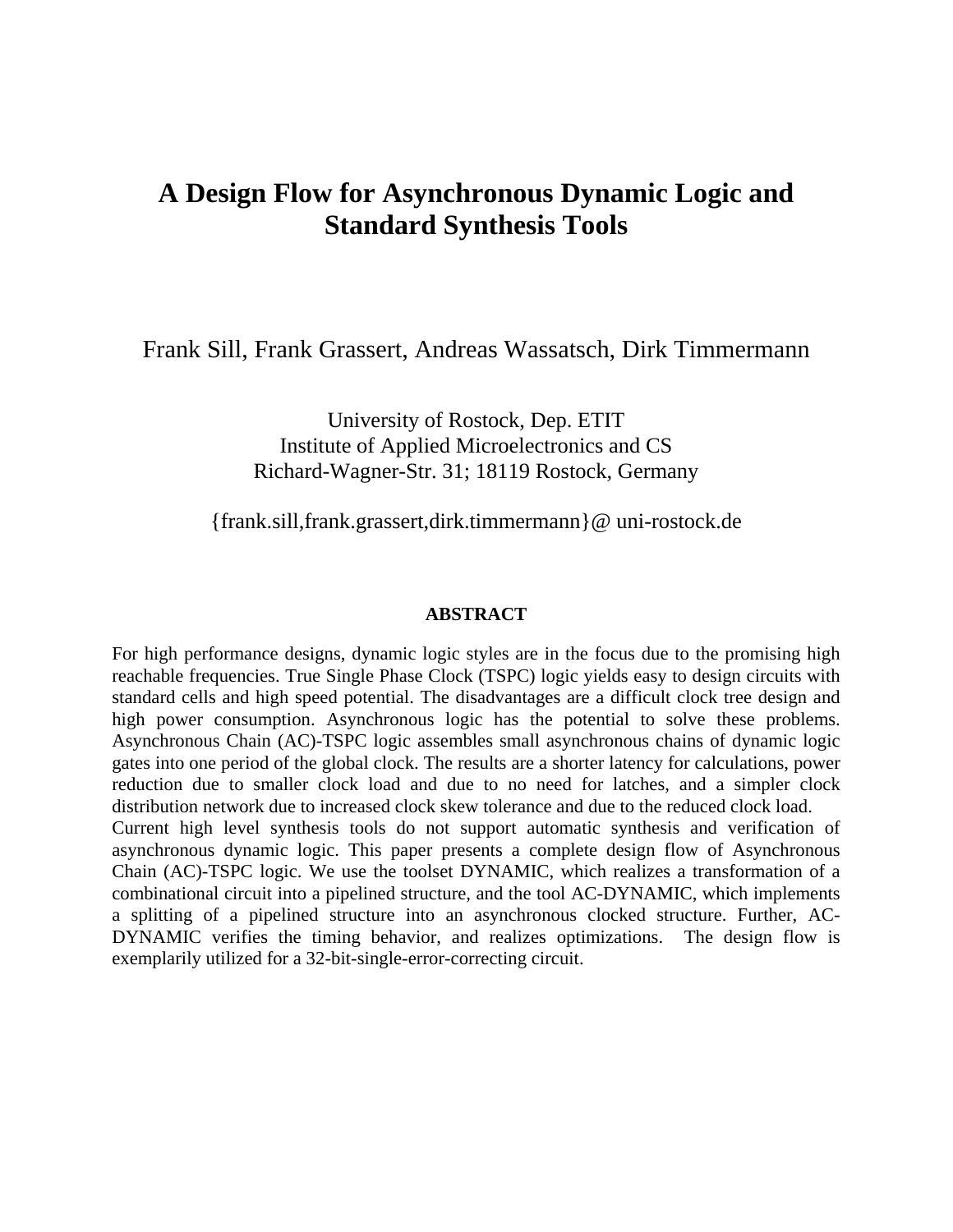# **Table of Contents**

| 1.0              |                                                                                                                                                                                                                                                                                                                                                                                                 |  |
|------------------|-------------------------------------------------------------------------------------------------------------------------------------------------------------------------------------------------------------------------------------------------------------------------------------------------------------------------------------------------------------------------------------------------|--|
| 2.0              |                                                                                                                                                                                                                                                                                                                                                                                                 |  |
| 2.1              |                                                                                                                                                                                                                                                                                                                                                                                                 |  |
| 2.2              |                                                                                                                                                                                                                                                                                                                                                                                                 |  |
| 2.3              |                                                                                                                                                                                                                                                                                                                                                                                                 |  |
| 3.0 <sub>2</sub> |                                                                                                                                                                                                                                                                                                                                                                                                 |  |
| 3.1              |                                                                                                                                                                                                                                                                                                                                                                                                 |  |
| 3.2              |                                                                                                                                                                                                                                                                                                                                                                                                 |  |
| 3.3              |                                                                                                                                                                                                                                                                                                                                                                                                 |  |
| 3.4              |                                                                                                                                                                                                                                                                                                                                                                                                 |  |
| 3.5              |                                                                                                                                                                                                                                                                                                                                                                                                 |  |
| 4.0              |                                                                                                                                                                                                                                                                                                                                                                                                 |  |
| 5.0              |                                                                                                                                                                                                                                                                                                                                                                                                 |  |
| 7.0              | ${References.} \label{c:re1} \vspace{-0.05cm} \vspace{-0.05cm} \vspace{-0.05cm} \vspace{-0.05cm} \vspace{-0.05cm} \vspace{-0.05cm} \vspace{-0.05cm} \vspace{-0.05cm} \vspace{-0.05cm} \vspace{-0.05cm} \vspace{-0.05cm} \vspace{-0.05cm} \vspace{-0.05cm} \vspace{-0.05cm} \vspace{-0.05cm} \vspace{-0.05cm} \vspace{-0.05cm} \vspace{-0.05cm} \vspace{-0.05cm} \vspace{-0.05cm} \vspace{-0.05$ |  |
| 8.0              |                                                                                                                                                                                                                                                                                                                                                                                                 |  |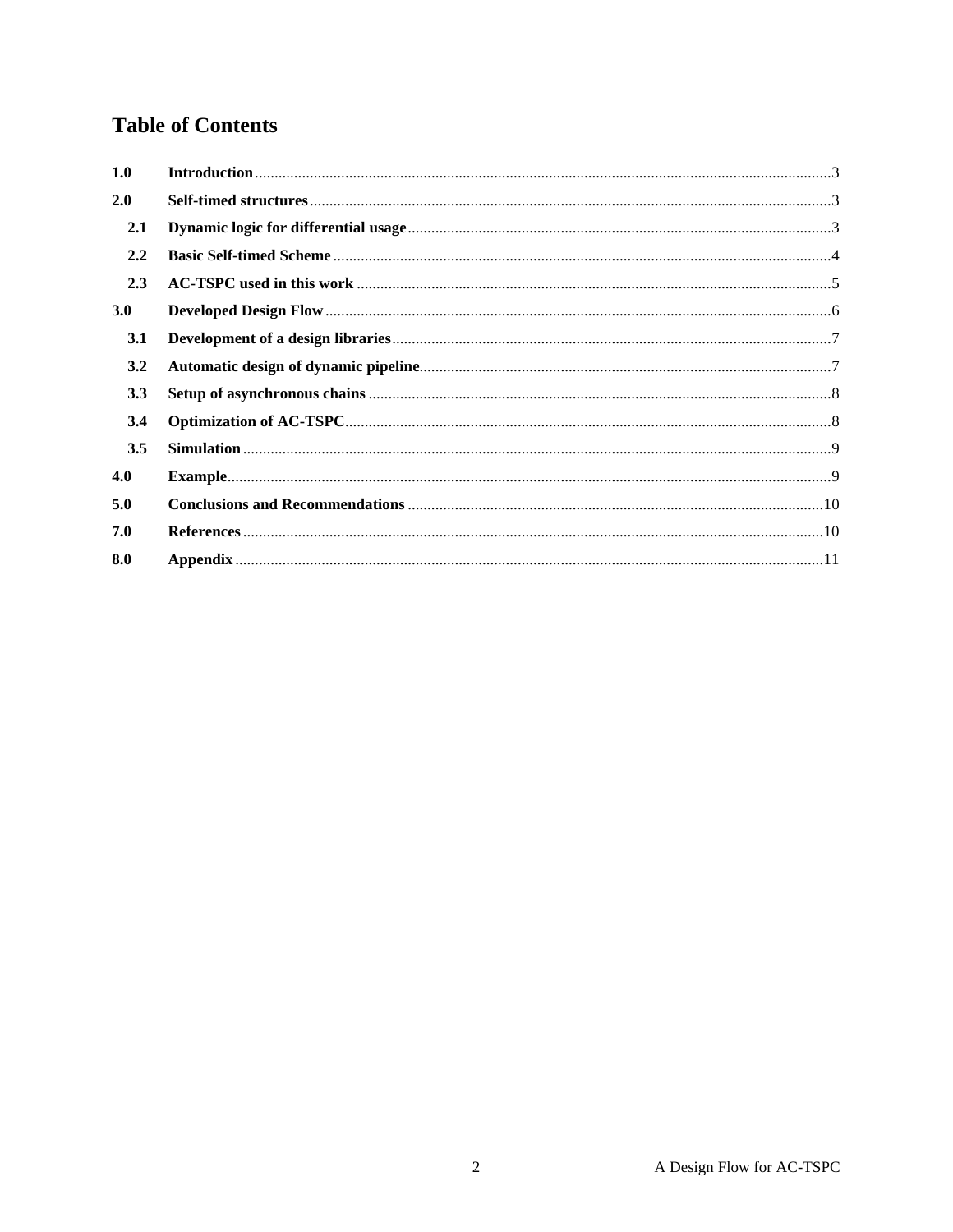### **1.0 Introduction**

This paper presents the application and simulation of the logic style Asynchronous Chain - TSPC (AC-TSPC), presented in [4]. This logic style promises high speed due to the latch-free structure and reduced effort in the clock tree due to the self-timed parts and the reduced sensibility to clock skew. The main goal of this work is the description of a design flow. Following points are presented:

- Tool for an automatic synthesis
- Automatic extensive timing calculation / simulation
- Detailed results of timing behavior of AC-TSPC designs
- Comparisons with other logic styles

Section 2 describes the basics of the AC-TSPC self-timed structure and the important completion detection with its problems in larger designs. The function of the developed tool, which includes high level timing calculation based on the timing values of basic gates, are discussed in Section 3. Section 4 shows results from transistor level simulations and Section 5 concludes this work. Appendix 8 describes how to download and use the tool.

#### **2.0 Self-timed structures**

#### **2.1 Dynamic logic for differential usage**

The functionality of dynamic logic compared to static CMOS (SCMOS) is depicted in figure 1. The logic function of a dynamic gate is realized only with a network of N-MOS or P-MOS transistors while the logic function in SCMOS is realized with complementary N-MOS and P-MOS transistors. Consequently, dynamic logic is faster, because of the lower input load. Dynamic logic works in two phases, which are dictated by a clock signal. The following explanation is valid for an N-logic block. During precharge (clock low), the P-transistor connects



**Figure 1: NOR-gate realized in static CMOS and dynamic logic; functionality of dynamic logic**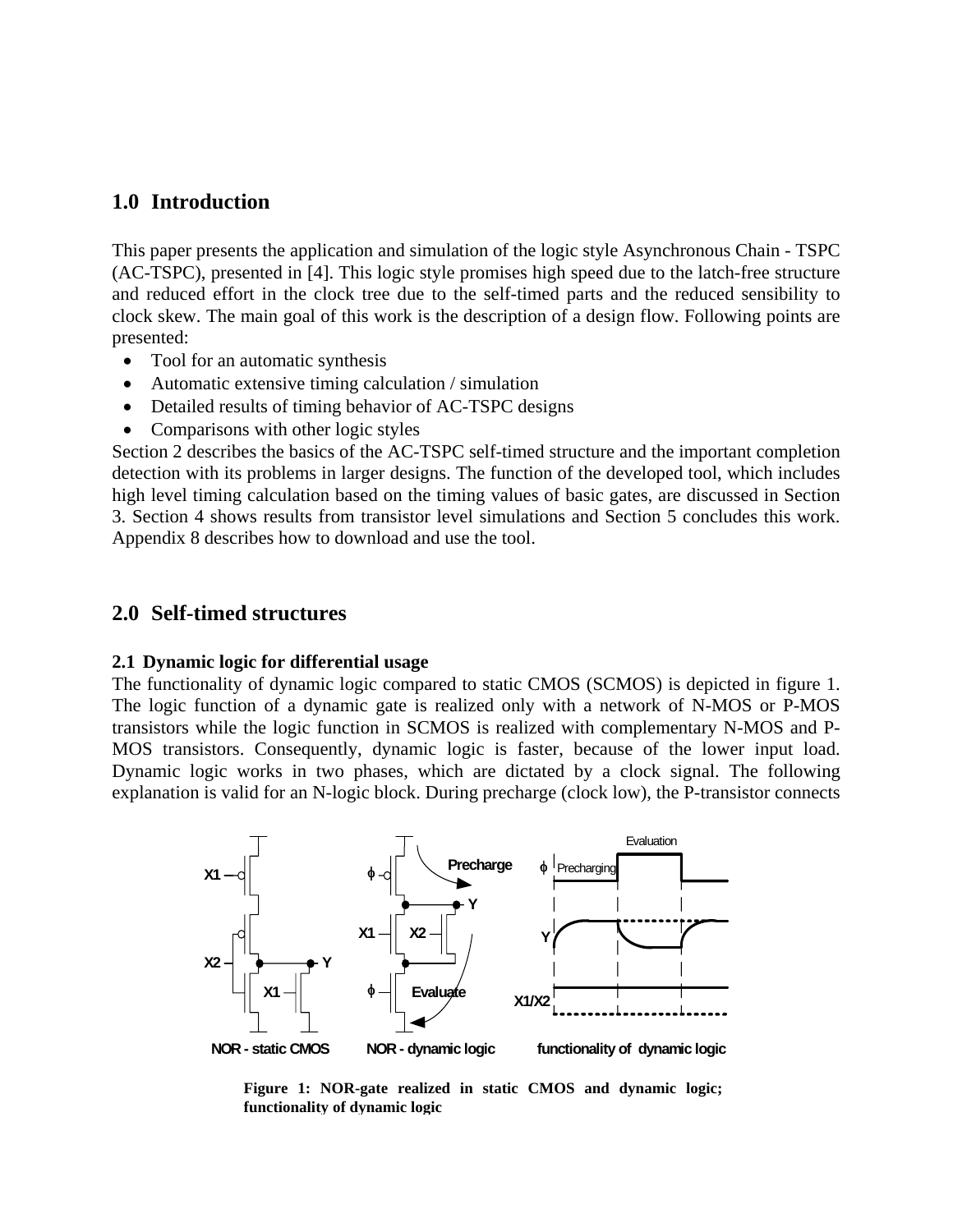

**Figure 2: TSPC, DOMINO and DCVS logic** 

the output-node of the dynamic gate to VDD thus charging the output capacitance to high. In the evaluation phase (clock high) the clocked N-transistor is turned on. Depending upon the input values of the logic tree the output node can be discharged to ground. Therefore, the evaluation phase realizes the logic function. A P-logic block works in a complementary manner with clock signal being high during precharge and vice versa.

TSPC logic (figure 2) uses alternating dynamic N-logic and P-logic blocks connected to N- or Platches, respectively. In one clock cycle both N- and P-blocks evaluate and precharge. The speed is determined by the slowest action, i.e. evaluation of logic-block and latch (P or N) or precharge of the internal nodes (to high or low).

DOMINO logic uses N-logic blocks only with subsequent static inverting logic, e.g., an inverter. If two sequential gates (dynamic and static part) use the same clock the evaluation proceeds to the first gate and then immediately to the second one. During precharge, each output of the inverting static logic goes low. Therefore, subsequent logic trees can not connect to ground. In two cascaded gates with different clocks the second gate accepts the output signal of the first gate if both evaluation phases overlap. The evaluation phase of the first gate has to hold until the internal node of the second gate is fully settled. Otherwise, information is lost. The precharge of the previous gate does not effects the settled outputs of the next one because of high to low transition only at the inputs.

DCVSL, as an example of a differential logic structure, always evaluates two complementary output values and operates like DOMINO. At the end of evaluation the difference at the outputs can be used for completion detection. However, if two independent domino stages are used instead the same functionality can be realized.

### **2.2 Basic Self-timed Scheme**

Dynamic logic with a complementary structure can be arranged in an asynchronous way. There are two main ways to build up a self-timed scheme for dynamic logic: the gate outputs control the clocking of the previous or the following gate [1]. The main advantage of the first structure is a simple implementation with minimum evaluation time. If the evaluated outputs of a gate have settled, a completion signal is generated and this sets the previous gate in the precharge phase (inputs are processed – start precharge). Precharged outputs set the previous gate in the evaluation phase (outputs are precharged – start next evaluation, inputs can be processed). Because the evaluation of the outputs starts only with valid inputs, every gate is waiting for valid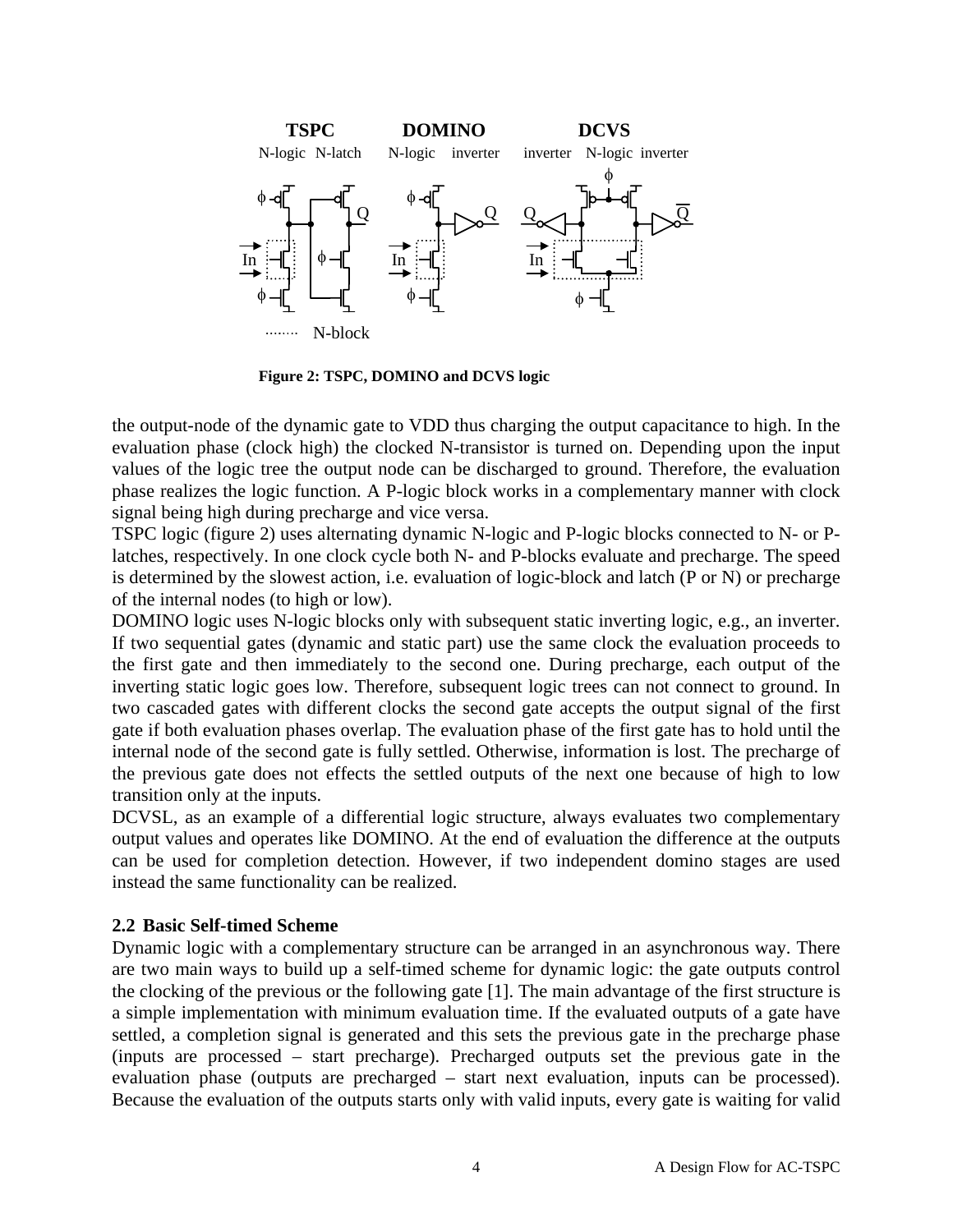

**Figure 3: dual-rail self-timed structure and timing chart of the precharge and evaluation phase of the first logic level**

inputs during the evaluation phase. Therefore, the evaluation time is only the sum of the gate evaluation times with no additional delays. The calculations start with the first gate and propagate the chain without stopping. Figure 3 shows such a dynamic dual-rail self-timed structure. For a dual rail structure with DOMINO [2], [3] or DCVSL [5] a completion signal from a NOR can be directly used as the clock signal for the previous gate.

#### **2.3 AC-TSPC used in this work**

To integrate small asynchronous chains of logic in a synchronous design like AC-TSPC, a single phase global clock with same duration of high and low phase clocks the last gate in the chains. The previous gates are connected via the self-timed scheme. If the runtime of the chain is nearly half the clock cycle time, the evaluation will be delayed before the last gate. Therefore, the runtime will be increased. But this does not corrupt the function. The resulting structure, Asynchronous Chain True Single Phase Clock (AC-TSPC), is a pipeline with asynchronous



**Figure 4: structure of AC-TSPC circuits; chains in the structure**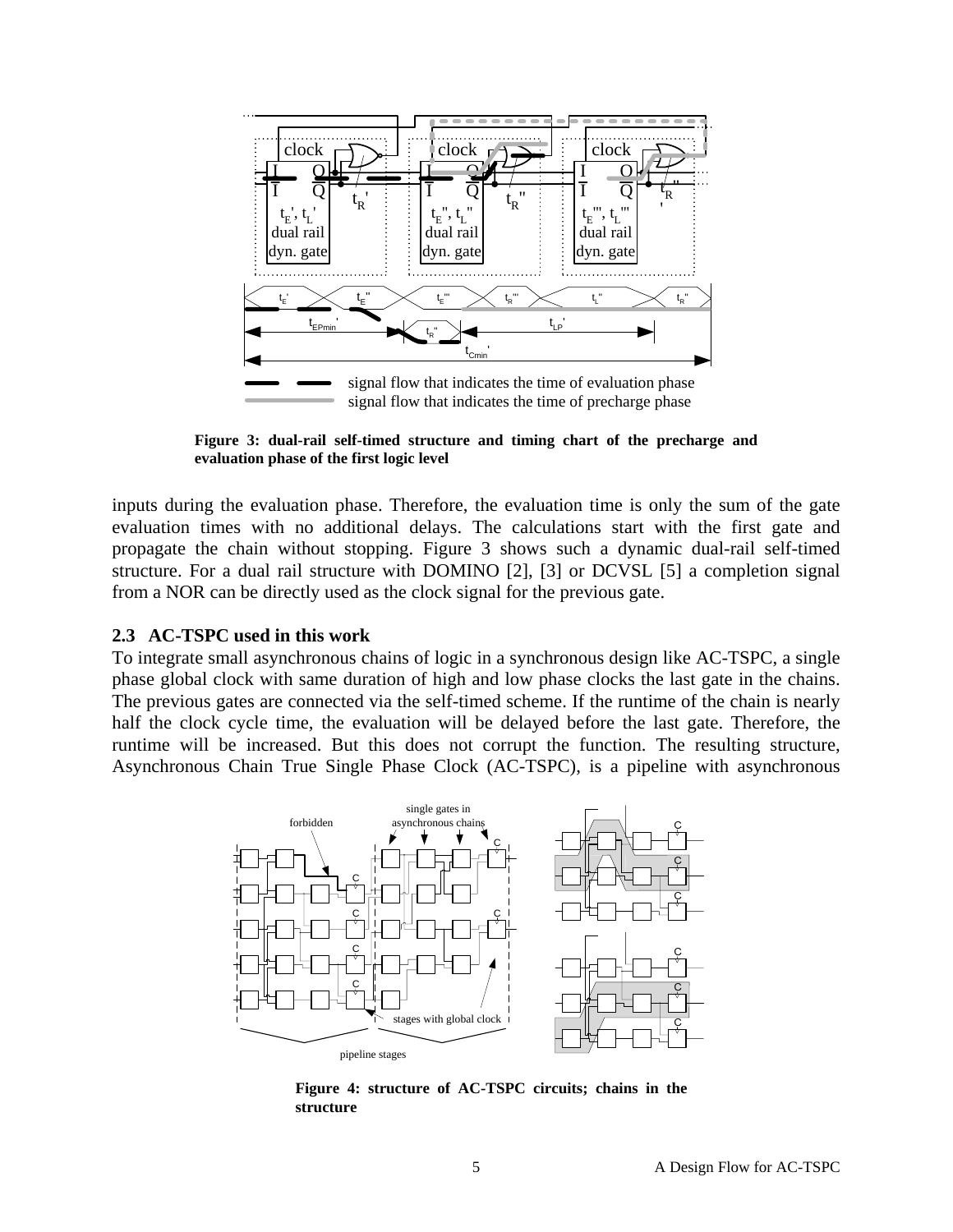chains as pipeline stages (depicted in figure 4). The pipeline stages are controlled by the global clock. The gates within the asynchronous chains, the pipeline stages, are classified in chain stages, where the outputs of the gates must connect only to gates in the following stage. As a gate can have more than one gate on its outputs, this gate can be a part of different chains. To cope with this, virtual chains are established (figure 4). These virtual chains present all possible combinations of gates within the circuit to chains. We need these virtual chains for the determination of the timing behavior of the circuit.

### **3.0 Developed Design Flow**

This paper presents a synthesis strategy for realizing larger designs using the self-timed logic structures which were developed in "Dynamic Single Phase Logic with Self-timed Stages for Power Reduction in Pipeline Circuit Designs"[4]. Until now, the ability to apply AC-TSPC structures to larger designs has been restricted by the missing automatic timing analysis. We present a method to combine a Synopsys synthesis library with three post-Synopsys-synthesis



**Figure 5: Generic Design flow for AC-TSPC**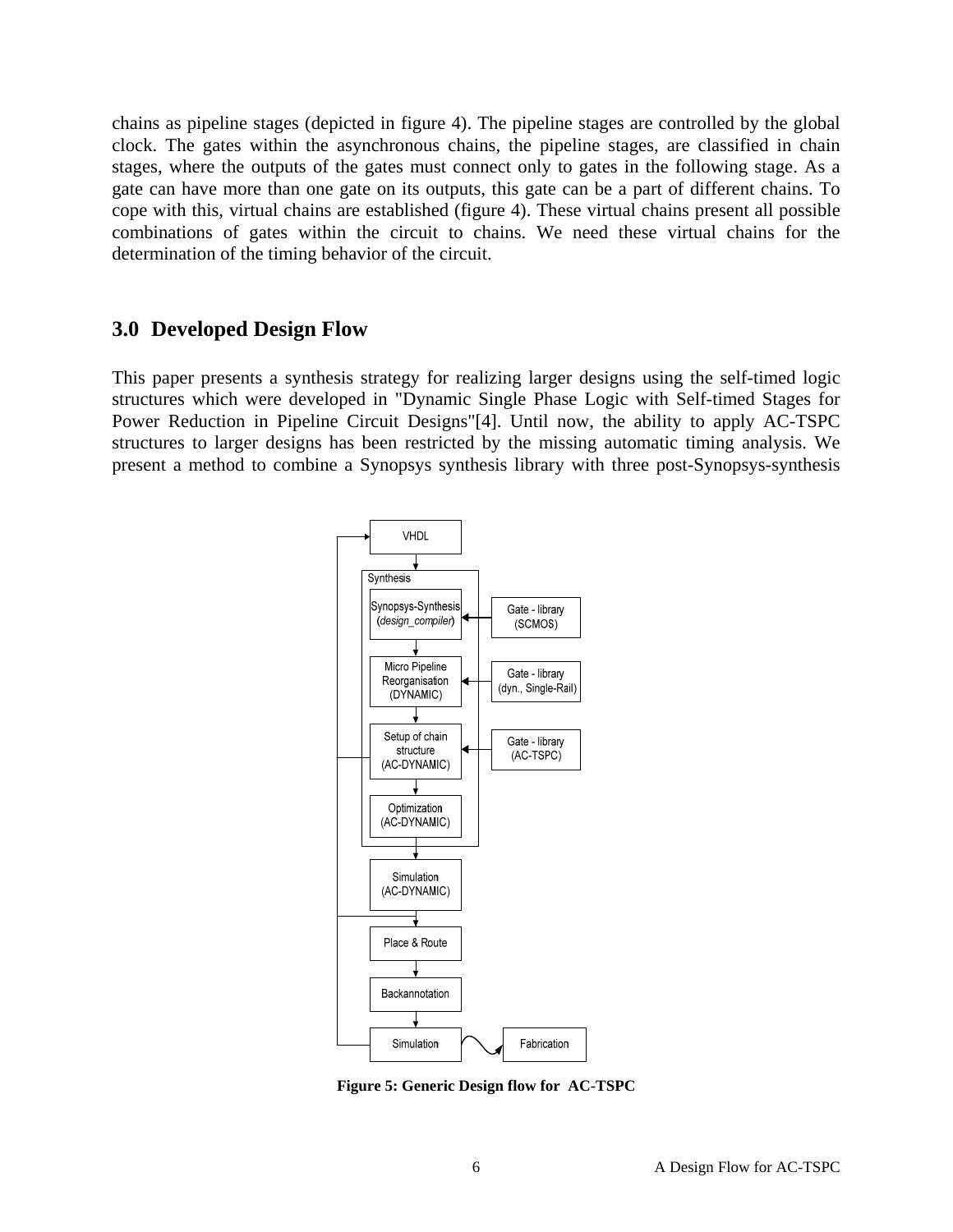tools. The Synthesis design flow was spilt into 5 steps:

- Make a new Synopsys synthesis library
- Synthesis done with Synopsys' design\_compiler
- Micro Pipeline Reorganization (MPR) done with DYNAMIC
- Chain structure setup step done with AC-DYNAMIC
- Optimization step done with AC-DYNAMIC

This design flow is depicted in figure 5.

### **3.1 Development of a design libraries**

All necessary gates and logic functions have to be included in a new Synopsys [6] synthesis library. The library compiler was used to create a library containing the simulated results as timing values, structure, and logical function. *HSPICE* was used for simulations. For every static gate, a functional equivalent dynamic single-rail gate was designed. The results were included in a design library. The dynamic dual-rail gates with completion detection were designed. Additionally we collected the values for the minimum and maximum time for evaluation, precharge, and generating the self-timed signals.

#### **3.2 Automatic design of dynamic pipeline**

The automatic synthesis of the dynamic pipeline parts requires some additional steps. In figure 6, the strategy for an example is shown. The basic VHDL description includes the combinational functionality only and the verification of this description is easy. Next, the compilation of these parts with the design compiler using the developed library of static gates with corresponding information can be made. At this point, a netlist exists with combinational logic only and without any clocking signal (left side of figure 6). This netlist has to be processed with the Micro Pipeline Reorganization (MPR) tool DYNAMIC [8]. Because every dynamic gate includes a register function, the tool can handle each logic gate as a pipeline stage. It replaces the combinational gates with equivalent single-rail dynamic gates. Then it includes simple registers in single wires to ensure the timing behavior, because each signal has to be registered in every clock cycle (right side of figure 6). The tool DYNAMIC finally generates a netlist for the fully pipelined logic.

The condition for the use of the pipeline tool is the existence of a combinational netlist without any recursive connections. This means that no combinational feedback may exist, because the tool needs a well defined starting point and ending point for each signal path. Where a combinational loop can be split into a forward part and a feedback part, the forward part can also



**Figure 6: Example of the conversion of combinational logic into a pipeline**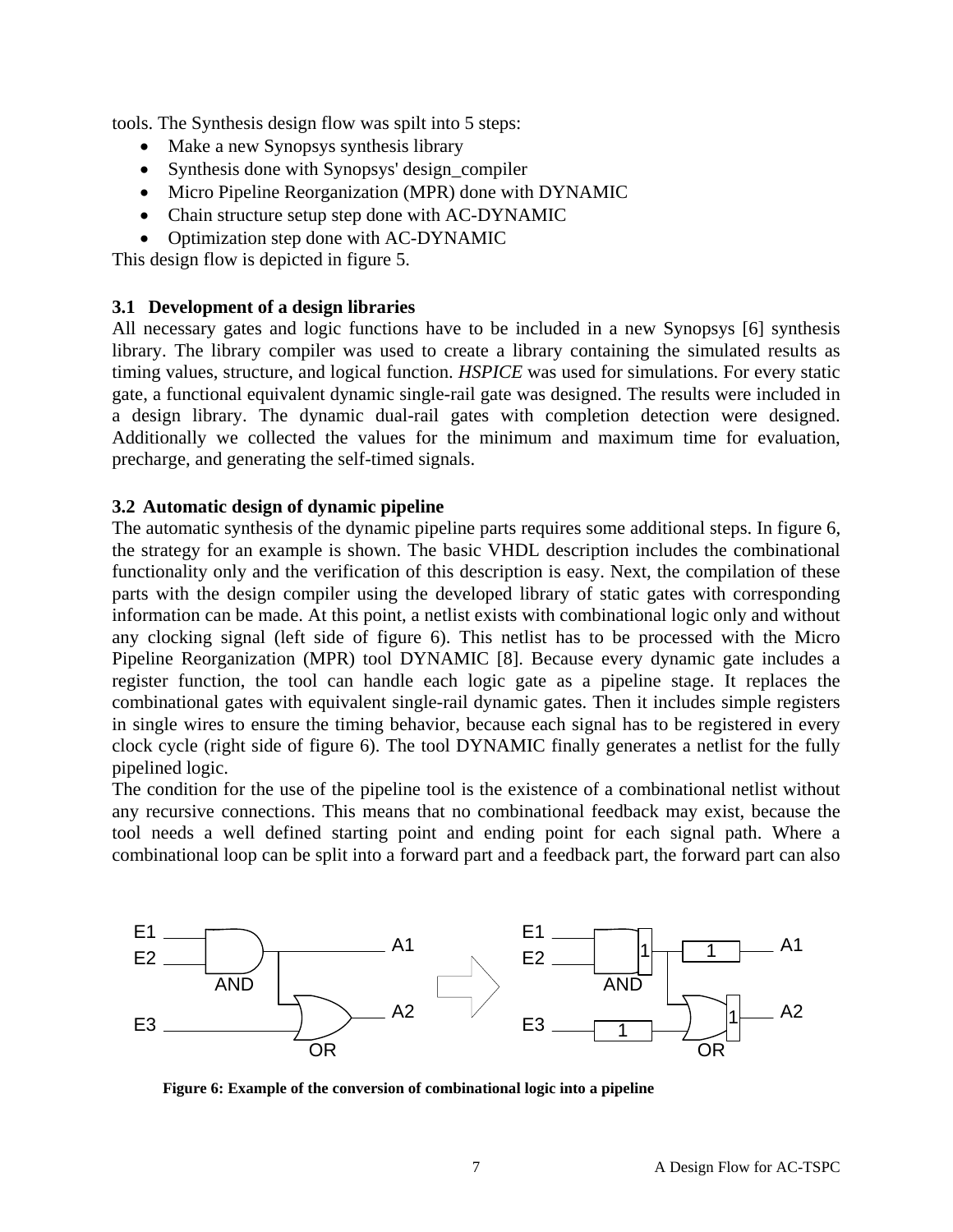

**Figure 7: Problems of completion detection due to interconnecttions between consecutive gates; each block represents a dynamic dual rail gate with completion detection as shown in figure 3.**

be processed with the DYNAMIC tool.

#### **3.3 Setup of asynchronous chains**

The tool AC-DYNAMIC reads the netlist of the pipelined design and creates the AC-TSPC structure (figure 4). The dynamic single-rail gates are displaced by functional equivalent dynamic dual-rail gates with completion detection.

In the next step all input gates of the circuit are connected with the global clock signal. Then, the last gates in the chains are connected with the global clock signal also. In the next step the completion detection signals are connected with the control inputs. Due to interconnections of gates, the generation of self-timed signals used as clock signals for previous gates is not trivial. To ensure the correct order of events in the self-timed scheme, a clock signal must arrive in a defined period of time. For interconnected gates, the time periods of all participated gates must be respected. There are two main cases (figure 7). First, a single completion detection signal is used as clock signal for two or more previous gates (figure 7; left). This restricts the timing behavior of the gates in the chain stage before the gate, which generates the completion detection signal. The timing behavior of all previous gates, which are connected to the self-timed signal, must nearly be the same. Second, there are two or more gates which are interconnected to the output signal of a single gate (figure 7; right). In this case, there are more than one completion signals that can be connected to the clock input. These signals must be mostly combined with additional logic, e.g., an OR gate. This logic has to ensure that the gate, which generates the output signal, does not change to precharge phase until all following gates have completed their evaluation and generated their completion signals. The tool evaluates the necessary logic and inserts it.

#### **3.4 Optimization of AC-TSPC**

The optimization goals are low latency, high maximum frequency and low area. The tool AC-DYNAMIC can vary four parameters. These are the length of the chains, the completion detection logic, and the length of the low and high phase of the clock signal. The tool calculates reference values for every configuration, which is tested. At first, the maximum clock frequency for every possible chain length and for a symmetric or asymmetric clock signal is evaluated. The timing values of all gates and the necessary demands are used for this step. In the next step, the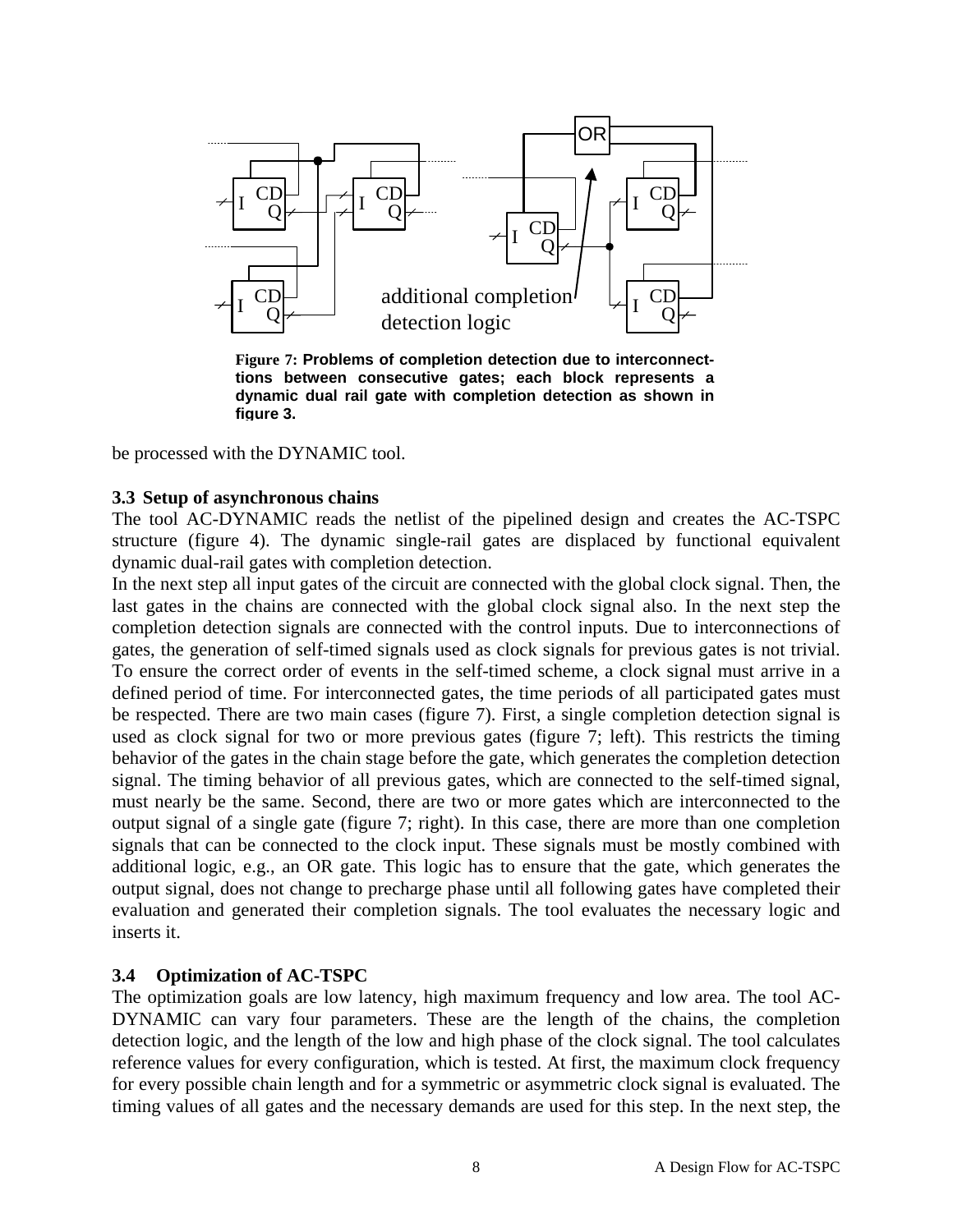

**Figure 8: ISCAS-85 C499/C1355 32-Bit Single-Error-Correcting Circuit** 

logic for completion detection is optimized. In the last step, the tool searches for chains, which consist only of buffers. These chains can be replaced by a single TSPC buffer gate, because the outputs of this gate have the same behavior as the outputs of a buffer chain.

#### **3.5 Simulation**

After the tool AC-DYNAMIC evaluates the best configuration for the chain length, clock frequency, and completion detection logic, the timing behavior of the circuit is simulated. Because the exact evaluation and precharge timing values of a single gate depend on input vectors, temperature and process parameters for each gate a minimum and a maximum evaluation or precharge time can be specified. The tool determines for each gate in a chain these minimum and maximum timing values and verifies that the self-timed signals do not violate these limits. To simulate the functional behavior, we use *HSPICE*.

### **4.0 Example**

As an example we use the ISCAS-85 c1355 32-bit single-error-correcting circuit [9]. The c1355 circuit has 41 inputs, 32 outputs and 546 gates and is a single-error-correcting circuit. The 41 inputs are combined to form an 8-bit internal bus S, which is then combined with 32 primary inputs to form the 32 primary outputs (figure 8) [10]. The results in table 1 show that the static implementation has a lower area (15% of the AC-TSPC implementation). But the maximum

|                      | <b>SCMOS</b> | AC-TSPC               |
|----------------------|--------------|-----------------------|
| Gates                | 546          | 2098 - (AC-TSPC)      |
|                      |              | $184 - (logic for$    |
|                      |              | completion detection) |
| Max. Clock frequency | 193 MHz      | 528 MHz               |
| Latency              | 5.15 ns      | $7.57$ ns             |

**Table 1: comparison of results for different implementations of the ISCAS c1355 benchmark**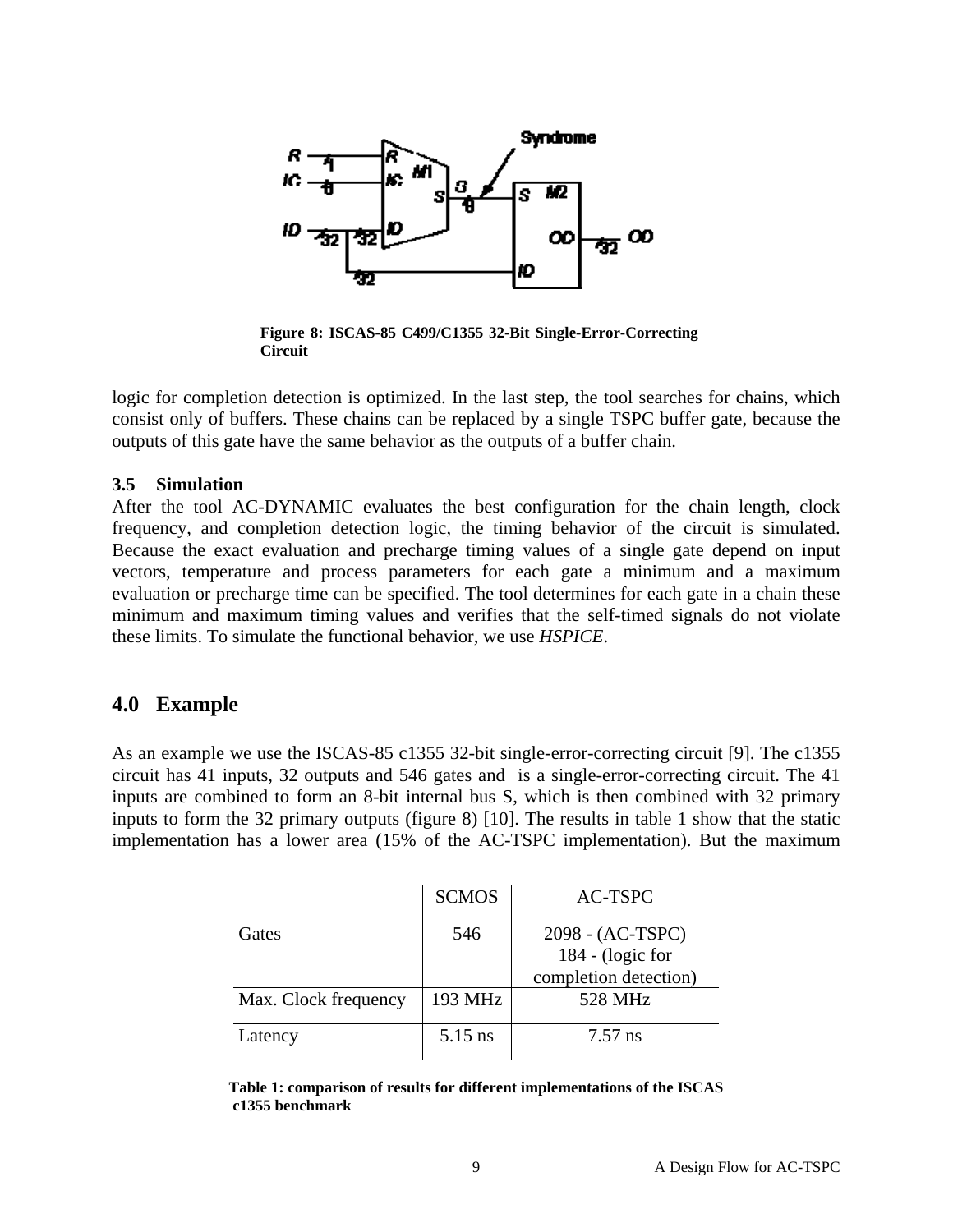clock frequency of the AC-TSPC version of the circuit depends 270% of the SCMOS version. It must be considered, that the values for the static version are measured without flip-flops.

## **5.0 Conclusions and Recommendations**

This paper presents a solution for a completely supported design flow of Asynchronous Chain (AC)-TSPC logic. This logic style combines latch-free evaluation with fast dynamic logic to reach maximum throughput in high performance applications. The presented tool generates netlists consisting of dynamic gates, calculates the exact timing behavior using a developed strategy and compares these values to the functional limits given from the self-timed scheme. Therefore, this tool overcomes the lack of a missing synthesis and exact timing analysis. The results of the extensive work on timing calculation and on implementation are the very first expressive statements of the applicability of AC-TSPC. The simulation results of the tool were validated with transistor level simulations.

# **6.0 Acknowledgements**

This paper has been improved by the SNUG technical committee member Kurt Baty.

# **7.0 References**

- [1] R. H. Krambeck, C. M. Lee and H.-F. S. Law, "High-Speed Compact Circuits with CMOS", IEEE Journal of Solid-State Circuits, IEEE, Vol. SC-17, No. 3, Jun. 1982.
- [2] D. Harris and M. A. Horowitz, "Skew-Tolerant Domino Circuits", IEEE Journal of Solid-State Circuits, Vol. 32, No. 11, Nov. 1997.
- [3] G. Yee and C. Sechen, "Clock-Delayed Domino for Dynamic Circuit Design", IEEE Transactions on VLSI Systems, Vol. 8, No. 4 , Aug. 2000.
- [4] F. Grassert and D. Timmermann, "Dynamic Single Phase Logic with Self-timed Stages for Power Reduction in Pipeline Circuit Designs", IEEE International Symposium on Circuits and Systems (ISCAS), May 2001, pp. IV 144-147.
- [5] L. G. Heller, W. R. Griffin, J. W. Davis and N. G. Thoma, "Cascode Voltage Switch Logic: A Differential CMOS Logic Family", Proceedings of International Solid-State Circuits Conference, IEEE, 1984, pp. 16-17.
- [6] Synopsys, Inc., 700 East Middlefield Road, CA 94043-4022 United States of America. Synopsys Synthesis and Simulation Tools, 2000 edition.
- [7] F. Grassert and D. Timmermann, "Asynchronous Chain True Single Phase Clock Logik (AC-TSPC)", 3. Schwerpunktkolloquium des DFG Schwerpunktprogramms Grundlagen und Verfahren verlustarmer Informationsverarbeitung (VIVA), ISBN: 3-00-008995-0, p.136 - 141, Chemnitz, March 2002
- [8] S. Flügel, M. Grothmann, M. Haase, P. Nimsch, A. Wassatsch, H. Ploog, F. Grassert, and D. Timmermann, "A Design Flow for 12.8 GBit/s Triple DES using Dynamic Logic and Standard Synthesis Tools", SNUG Europe, S. E3.2. 1-8, Munich, March 2001
- [9] M. Hansen, H. Yalcin, and J. P. Hayes, "Unveiling the ISCAS-85 benchmarks: a case study in reverse engineering," IEEE Design and Test, vol. 16, no. 3, pp. 72-80, July-Sept. 1999.
- [10] ISCAS-85 C499/C1355 32-Bit Single-Error-Correcting Circuit, http://www.eecs. umich.edu/ ~jhayes/iscas/c499.html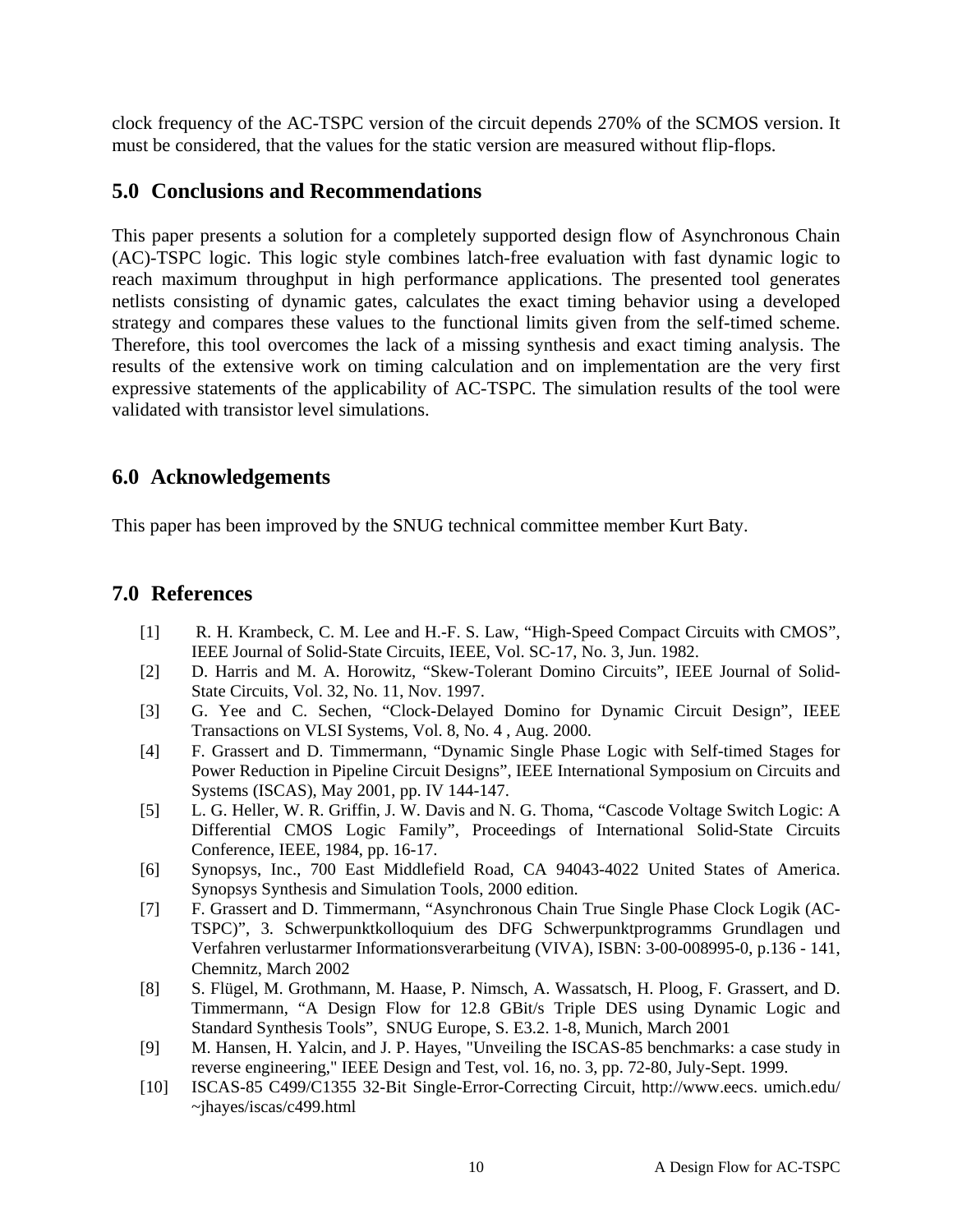# **8.0 Appendix**

# **Instruction for AC-Dynamic**

You can find the tar file at: http://www-md.e-technik.unirostock.de/ma/sf01/dynamic/index.html. It was written in Java, tested to run on linux/Suse 8.2 and Sun Solaris 5.8

You can start AC-Dynamic with different parameters. A help screen will display with

*ac\_dynamic –h* 

The chain length is fixed with the parameter  $-c$  followed by a number (blank). All possible chain lengths will be simulated if this parameter is not set. The parameter *–a* chooses an asymmetric clock signal, while it is not set a symmetric clock signal is used. All clean buffer chains will be transformed in a single TSPC-gate with the parameter *–bufchains*. This parameter can only set in combination with a fixed chain length. If the parameter *–debug* is set, a debug modus starts after every optimization. In this modus you can get information about every gate and the structure of the circuit. The parameter *–l* followed by a number (blank) set the quantity of information, which is displayed as the program runs. The smallest value is 0. The parameters *–no*, *-nbo* and *–uni* affect the optimization. No optimization will proceed if the parameter *–no* (no optimization) is set. The parameter *–uni* has to set if the tool should insert Uni-Logics. If the parameter *–nbo*  (new buffer optimization) is set, buffers will be inserting to delay some signals. Sometimes it is needful to get all information of the gates, which the tool uses internally. You get an according netlist with the parameter *–pipe*.

You start the tool with:

*ac\_dynamic [parameter] XNF-file* 

You can choose several parameters.

You get two netlists if the tool is ready. The name of these netlists depends on the symmetry of the clock signal:

*Timing\_best\_sym\_clk.xnf* and *Timing\_best\_latenz\_sym\_clk.xnf* or *Timing\_best\_unsym\_clk.xnf* and *Timing\_best\_latenz\_unsym\_clk.xnf* 

These netlists include the solutions fort he highest clock frequency and the shortest latency time.

If the debug modus is active, you get a selected menu after the evaluation for every chain length. You can choose the options by the according numbers. If you select the number 2, you get the rules. These rules specify which input signals are necessary to start an evaluation.

Over the numbers 2 to 8 and 12 to 18 you can display the times for every gate, whereas *e* means the evaluation, *p* means precharge and *i* means input signal. You get the properties of every gate